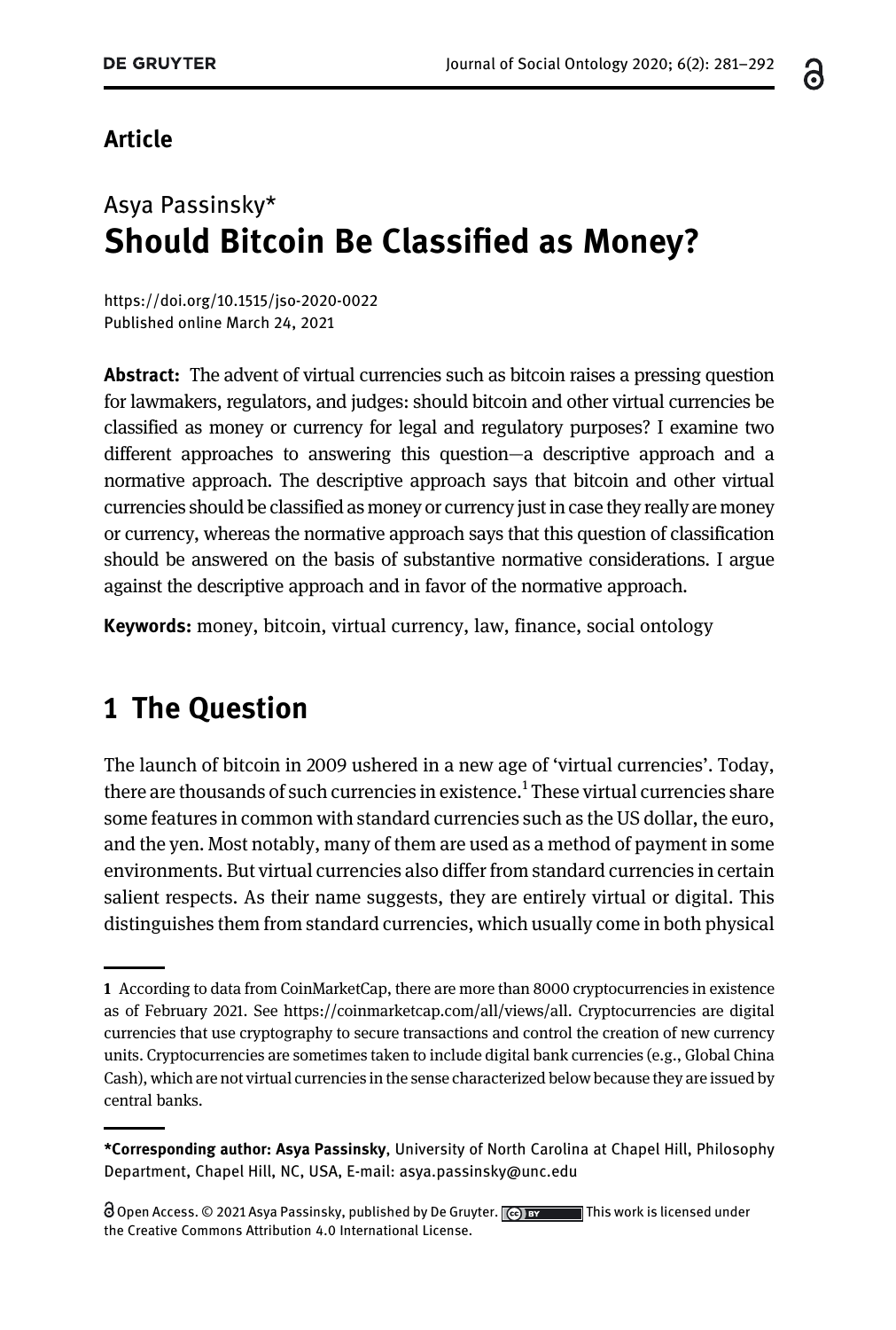and electronic form—for instance, US dollars come in the form of physical banknotes, as well as in electronic form. More importantly, virtual currencies are not issued or controlled by a central bank or other public authority, unlike standard currencies. Rather, they are typically issued and controlled by private individuals or organizations. Furthermore, virtual currencies do not have the status of legal tender in any jurisdiction.<sup>2</sup> That is, there is no state or other territory in which these currencies are "recognized by law as a means to settle a public or private debt or meet a financial obligation, including tax payments, contracts, and legal fines or damages" ([Investopedia 2021](#page-10-0), par. 1).

The advent of virtual currencies raises a pressing question for lawmakers, regulators, and judges: should bitcoin and other virtual currencies be classified as money or currency for legal and regulatory purposes? As Anita [Ramasastry \(2014\)](#page-10-1) notes, the answer to this question has significant practical implications. For there are many existing laws and regulations concerning money or currency, such as money laundering laws, banking laws, and tax regulations. If bitcoin and other virtual currencies are classified as money or currency, then these existing laws and regulations would apply to the users of these virtual currencies.

The answer to this question, though, is far from clear. As we noted, bitcoin and other virtual currencies are not legal tender in any jurisdiction. But it is an open question whether the notion of money or currency should be equated with the notion of legal tender, for the purposes of law and regulation. Seeing as bitcoin and other virtual currencies resemble standard currencies and forms of money in certain central respects, it may be thought that they should be classified as money or currency despite their not being legal tender. This, indeed, is the stance that several judges have taken in recent court cases involving bitcoin.<sup>3</sup>

One case concerned Trendon Shavers, who was the founder and operator of Bitcoin Savings and Trust (BTCST), an online investment scheme that solicited investments and paid returns in bitcoin. In 2013, the United States Securities and Exchange Commission accused Shavers of defrauding investors out of more than 4.5 million dollars worth of bitcoins. In response, Shavers argued that bitcoin is not money and so the BTCST investments do not count as investments of money. Since they are not investments of money, he argued, they are not 'securities' as defined by Federal Securities Law, and so they are not regulated by this body of law. Judge Amos L. Mazzant disagreed, ruling as follows:

<sup>2</sup> The SOV, which is a digital decentralized currency based on blockchain technology, is legal tender in the Republic of the Marshall Islands. However, the SOV is not a virtual currency in the relevant sense because it is issued by the Ministry of Finance of the Republic of the Marshall Islands. See [https://sov.foundation](https://sov.foundation/).

<sup>3</sup> The cases discussed below are from [Ramasastry \(2014\).](#page-10-1)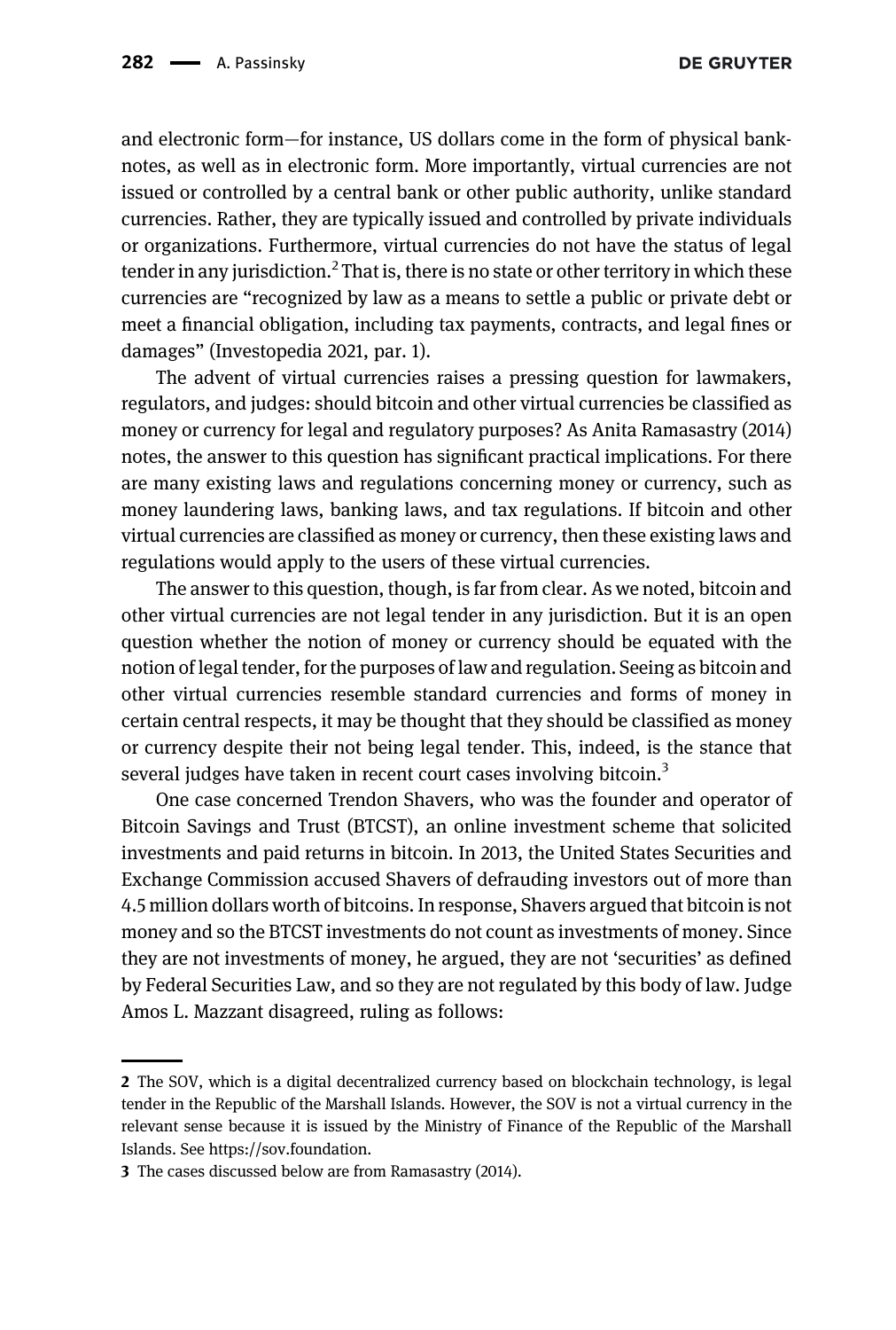It is clear that Bitcoin can be used as money. It can be used to purchase goods or services, and as Shavers stated, used to pay for individual living expenses. The only limitation of Bitcoin is that it is limited to those places that accept it as currency. However, it can also be exchanged for conventional currencies, such as the U.S. dollar, Euro, Yen, and Yuan. Therefore, Bitcoin is a currency or form of money, and investors wishing to invest in BTCST provided an investment of money ([SEC v. Shavers](#page-10-2) 2013, p. 3).

Judge Katherine B. Forrest reached a similar verdict in another case, which involved Ross William Ulbricht. Ulbricht created, owned, and operated the website Silk Road, which facilitated the anonymous buying and selling of narcotics using a bitcoin-based payment system. In response to a charge of money laundering, Ulbricht argued that the transactions he engaged in were not 'financial transactions' because they were conducted using bitcoin, and bitcoin is not money. Judge Forrest disagreed, opining as follows: "Bitcoins carry value—that is their purpose and function—and act as a medium of exchange. Bitcoins may be exchanged for legal tender, be it U.S. dollars, Euros, or some other currency. Accordingly, this argument fails" ([United States v. Ulbricht](#page-11-0) 2014, p. 548).

On the other hand, the United States Internal Revenue Service announced in 2014 that it would treat virtual currencies as property rather than currency for federal tax purposes, citing the fact that virtual currencies are not legal tender:

The Internal Revenue Service (IRS) is aware that 'virtual currency' may be used to pay for goods or services, or held for investment. Virtual currency is a digital representation of value that functions as a medium of exchange, a unit of account, and/or a store of value. In some environments, it operates like 'real' currency—i.e., the coin and paper money of the United States or of any other country that is designated as legal tender, circulates, and is customarily used and accepted as a medium of exchange in the country of issuance—but it does not have legal tender status in any jurisdiction [\(Internal Revenue Service 2014,](#page-10-3) sec. 2).

In a similar vein, a court in the Netherlands ruled in 2014 that bitcoin does not meet the definition of 'legal tender', 'common money', or 'electronic money', although it is a medium of exchange ([Rizzo 2014; Zeldin 2014\)](#page-10-4). The civil case concerned an uncompleted bitcoin transaction in which the buyer paid for 2750 bitcoins but only received 990 bitcoins from the seller. The buyer sued the seller for the remaining bitcoins, plus the lost profits he would have made during bitcoin's subsequent price surge. The court ruled that the seller must pay back the buyer the original value of the 1760 bitcoins that were not delivered, plus interest and legal costs. However, the court did not grant the buyer the 130,000 euros worth of damages that he sought for lost profits. Had bitcoin been judged to be money, he may have been entitled to these damages.

We see, then, that there are diverging opinions on the issue of how bitcoin and other virtual currencies should be classified in the context of law and regulation.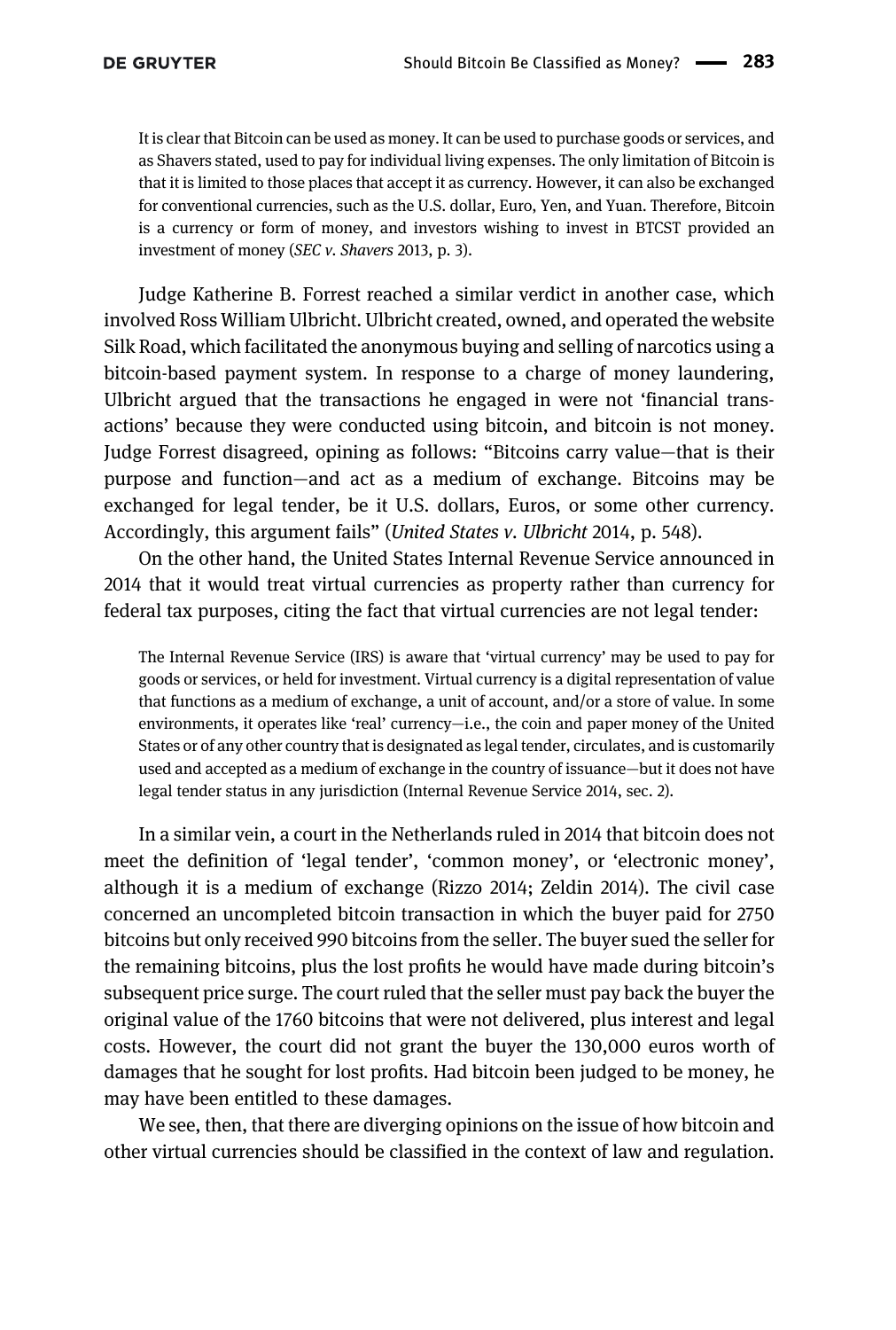How might this matter be adjudicated? It may be thought that for judges, this is a question of legal interpretation. And it is commonly supposed that legal interpretation is a matter of discovering what the authors of a given statute meant to say with their words.<sup>4</sup> Yet most of our banking laws, money laundering laws, and other laws pertaining to money or currency were written prior to the advent of bitcoin and other virtual currencies. So the authors of the relevant statutes likely had no intention of either including virtual currencies in the purview of these laws, or of excluding them. Authorial intent is therefore unlikely to settle the matter. In any case, when it comes to lawmakers and regulators, past intentions will be of little help in resolving the issue of how to classify bitcoin and other virtual currenciesfor lawmakers and regulators are not in the business of interpreting existing laws and regulations, but of devising new laws and regulations. So the question for them is: should bitcoin and other virtual currencies be classified as money or currency for this or that purpose, going forward? Let us now examine two different approaches to this vexing question.

#### 2 The Descriptive Approach

The first approach says that bitcoin and other virtual currencies should be classified as money or currency for legal and regulatory purposes just in case they really are money or currency. Recent writings by some economists suggest such a 'descriptive approach'. For instance, David Yermack observes that the issue of whether bitcoin should be considered a currency has "drawn increasing attention from market regulators concerned about the tax, insurance, and other consequences of how bitcoin is treated legally" [\(2015](#page-11-1), p. 32). He then proceeds to examine whether bitcoin is a 'real' currency. Similarly, Peter Hazlett and William Luther note that the question of whether bitcoin is money is "not purely academic", as government agencies have grappled with this question and reached conflicting conclusions ([2020,](#page-10-5) p. 144). The implication is that their theoretical analysis of bitcoin might help such government agencies to resolve this issue.

To illustrate the descriptive approach, let us consider in some detail the analyses proposed by these respective authors. Both Yermack and Hazlett and Luther subscribe to a functionalist conception of money.<sup>5</sup> According to this conception, something is money if and only if it fulfills certain functions which are

<sup>4</sup> Cf. [Dworkin \(1982](#page-10-6), p. 181). Dworkin himself argues that legal interpretation involves substantive political theory.

<sup>5</sup> This is the standard conception of money in economics. Some philosophers also endorse this conception. See, e.g., [Guala \(2016,](#page-10-7) p. 175).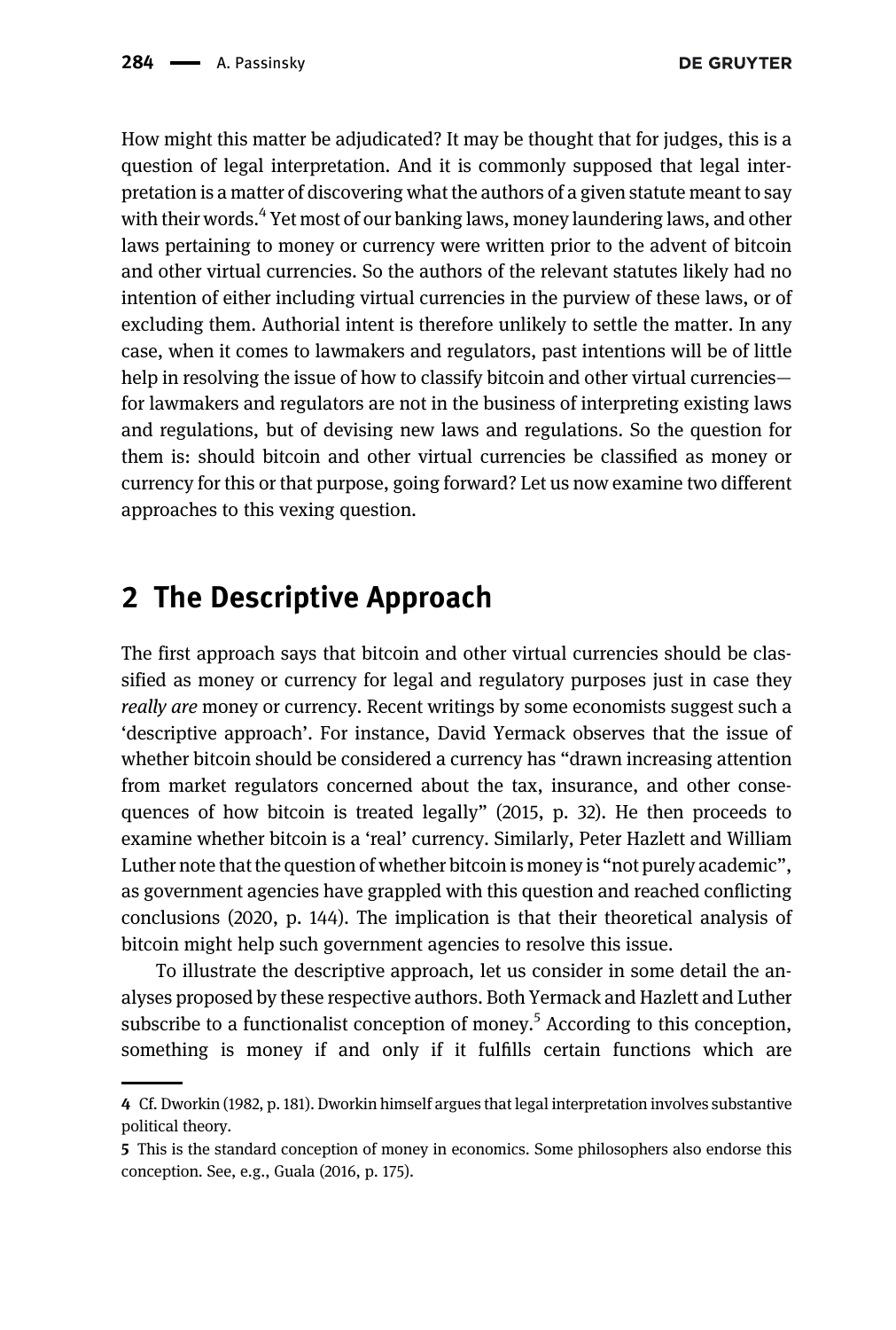characteristic of money. While these authors agree on this functionalist conception, they disagree over the details. Specifically, they disagree over which functions are definitive of money. Hazlett and Luther privilege the function of being a medium of exchange ([2020,](#page-10-5) p. 145), whereas Yermack takes three functions to be definitive of money, viz. being a medium of exchange, a unit of account, and a store of value [\(2015](#page-11-1), p. 32).

These authors go on to assess whether bitcoin is money given their respective definitions of money—and they reach opposing conclusions.<sup>6</sup> Yermack contends that bitcoin functions only somewhat as a medium of exchange, since relatively few merchants accept bitcoin and even these merchants engage in a small number of bitcoin transactions [\(2015](#page-11-1), p. 37). Furthermore, he argues, bitcoin functions poorly as a unit of account because merchants oftentimes have to quote bitcoin prices in four or more decimal places, which is hard for consumers to keep track of [\(2015,](#page-11-1) pp. 38–39); and it functions poorly as a store of value due to its high volatility [\(2015,](#page-11-1) pp. 40–41). Bitcoin is therefore not a bona fide currency, he concludes. Hazlett and Luther, on the other hand, argue that bitcoin's routine use as a medium of exchange in a small corner of the Internet suffices for it to be money over this domain ([2020,](#page-10-5) p. 148).

Thus, these authors reach opposing conclusions regarding the monetary status of bitcoin because they disagree over whether the function of being a medium of exchange is the only definitive function of money and, moreover, they disagree over whether bitcoin fulfills this function to a sufficiently high degree. It is by adjudicating such theoretical questions that we can adjudicate the practical question of whether bitcoin should be considered money or currency for legal and regulatory purposes, according to the descriptive approach.

The main problem with this approach is that it elides a fundamental difference between practical domains such as law and regulation, and theoretical domains such as science. The aim of theoretical domains such as science is to advance our knowledge and understanding of the world, and this aim guides definition and classification in science. It thus makes sense for social scientists to try to define money or currency in a way that reflects the true nature of money or currency. And it makes sense for them to classify bitcoin as money or currency just in case it really is money or currency so defined. In contrast, the aim of practical domains such as law and regulation is to regulate and coordinate our social interactions, and it is this aim that should guide definition and classification in law and regulation. Sometimes, though, this aim may be promoted by adopting definitions or

<sup>6</sup> More precisely, Yermack assesses whether bitcoin is a currency. However, his assessment is based on a definition of money rather than currency, and so his conclusion may be construed as concerning the monetary status of bitcoin.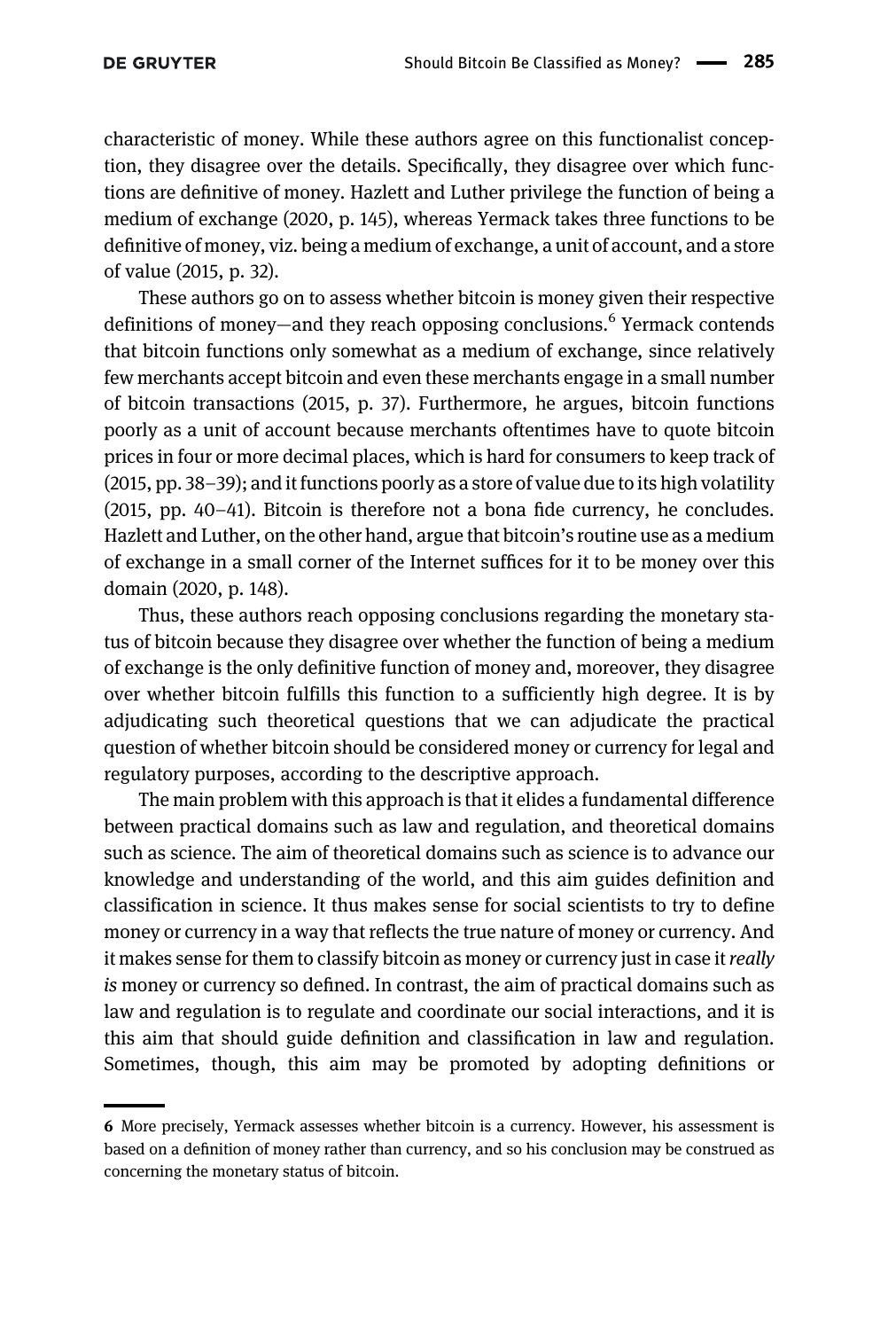classifications that diverge from what we take to be the correct definitions or classifications. Thus, for example, the European Union classifies carrots as fruit in the context of laws pertaining to fruit jams, jellies, and marmalades and chestnut purée [\(Council of the European Union 2002](#page-10-8), annex 3 a.1). Scientifically speaking, of course, carrots are not fruit.<sup>7</sup> But since the Portuguese make carrot marmalade, it made sense for the European Union to classify carrots as fruit in this particular regulatory context.<sup>8</sup> Likewise, it might make sense for lawmakers and regulators to classify bitcoin and other virtual currencies as money or currency even if they are not really money or currency.

A further problem with the descriptive approach is that it presumes that there is one correct account of what money or currency really is. This presumption, however, may be challenged. We already saw that some economists take money to be a commonly accepted medium of exchange, whereas others take it to be a medium of exchange, unit of account, and store of value. But many theorists of the social world do not subscribe to any version of the functionalist conception of money. One of the most influential alternatives—at least among philosophers—is the recognitional conception. According to this conception, something is money if and only if it is recognized, accepted, or declared to be money (where 'acceptance' refers to a certain mental state as opposed to an act of accepting something as payment).<sup>9</sup>

Proponents of the recognitional conception diverge on the details. One important issue concerns the subjects of the relevant attitudes or speech acts. Some hold that the subjects are the members of the relevant population (see, e.g., [Thomasson](#page-10-9) [2003a](#page-10-9)); others hold that they are either practical authorities or individuals or entities with social standing (see [Passinsky 2020\)](#page-10-10); still others hold an ecumenical view that allows for different sorts of cases (see [Hindriks 2006\)](#page-10-11). Another issue concerns the precise content of the relevant attitudes or speech acts—viz., what exactly are you recognizing when you recognize that something is money? One view is that you are

<sup>7</sup> According to botanists, a fruit is a mature ovary of a plant. Since a carrot is not a mature ovary of a plant, it is not a fruit.

<sup>8</sup> A related example, which is discussed by [Mercier \(2007](#page-10-12), p. 177 n. 8) and [Guala \(2016,](#page-10-7) p. 205), is the classification of tomatoes as vegetables for trade purposes in the United States. In 1893, the United States Supreme Court ruled that tomatoes are vegetables for the purposes of the Tariff Act of 1883, even though botanically speaking tomatoes are fruit. The opinion of the Court cited the fact that in ordinary parlance, tomatoes are taken to be vegetables ( $Nix$  v. Hedden 1893, p. 307). Adhering to ordinary parlance in this context arguably promotes social coordination, and the Court's decision may have been guided (at least implicitly) by this aim.

<sup>9</sup> [Thomasson \(2003a, 2003b\), Hindriks \(2006\), and Passinsky \(2020\)](#page-10-9) subscribe to a conception along these lines. [Searle \(1995, 2010\)](#page-10-14) may also be construed as a proponent of this conception, though some of his remarks point in a different direction (cf. [Guala 2016](#page-10-7), pp. 165–67).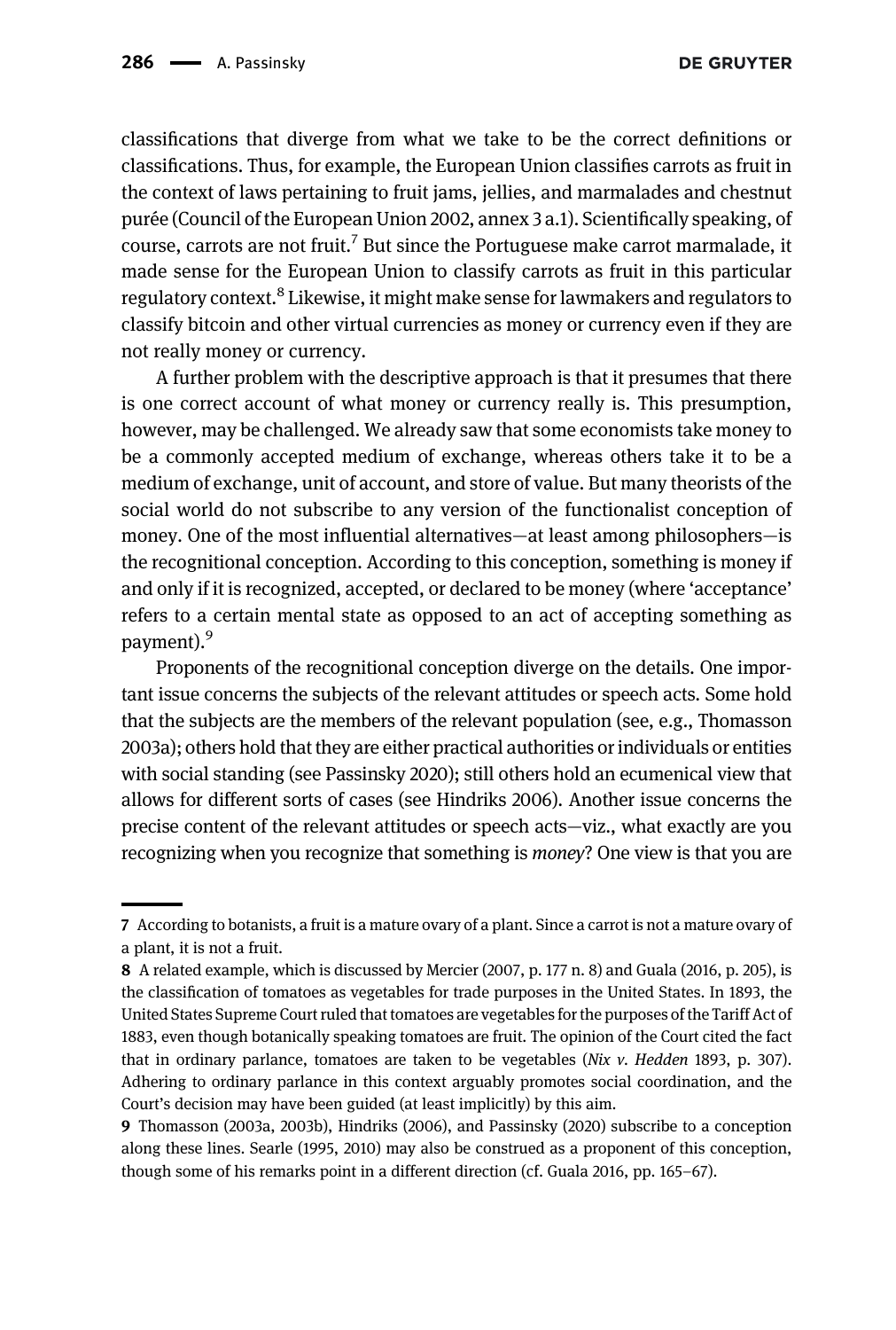recognizing that the function of the thing is to be a medium of exchange (whether or not it fulfills this function).<sup>10</sup> Another view is that you are recognizing that the holder of the thing has certain rights, for instance, the right to repay public or private debts with it. $11$  These differences notwithstanding, proponents of the recognitional conception are united in the belief that something's being money is not so much a matter of what we do with it—as the functionalist conception would have it—but rather a matter of how we *think* or *talk* about it.

Neither conception is entirely adequate on its own. Consider banknotes in Germany during the period of hyperinflation following the First World War. These banknotes were eventually so devalued that people used them as wallpaper. At that point, the banknotes no longer fulfilled the characteristic functions of money, but they were still recognized as money by the German government.<sup>12</sup> There is *some* clear sense in which these banknotes were still money—or so it seems to me. The functionalist conception, though, cannot account for this. Since the devalued banknotes no longer fulfilled the characteristic functions of money, they were no longer money according to this conception. Imagine now a society in which people regularly accept seashells in exchange for other goods. These people use seashells in the way that we use dollar bills. But suppose that unlike us, they do not have a concept of money—so they do not conceive of the seashells as money. Again, it seems to me that there is some clear sense in which these seashells are money in this society. The recognitional conception, though, cannot account for this. Since the seashells are not represented as money, they are not money according to this conception.

This points to the possibility that 'money' is an ambiguous term. Perhaps to be money in one sense is to be money according to the functionalist conception, and to be money in another sense is to be money according to the recognitional conception. Both conceptions would then be correct, albeit incomplete. Given this ambiguity, we can easily account for both of our intuitive judgments—the devalued German banknotes are money in the recognitional sense, whereas the seashells in the imaginary society are money in the functionalist sense.

But if the term 'money' is ambiguous, then the descriptive approach may not be able to satisfactorily answer the practical question of interest to us. For it may turn out that bitcoin and other virtual currencies are money in one sense,

<sup>10</sup> This view relies upon a distinction between the function(s) a thing has (its 'intended function' or 'proper function'), and the function(s) it fulfills or performs. This is a familiar distinction in the literature on artifacts. See, e.g., [Hilpinen \(1993,](#page-10-15) p. 161) and [Thomasson \(2009,](#page-10-16) sec. 4).

<sup>11</sup> When combined with the view that the relevant subject is the law or the legal system, this view yields a version of the recognitional conception which equates money with legal tender.

<sup>12</sup> Cf. [Almäng \(2016,](#page-10-17) sec. 3) on the separation of 'institutional statuses' from 'institutional functions'. Cf. also [Hindriks \(2020,](#page-10-18) sec. 2) on the mismatch problem.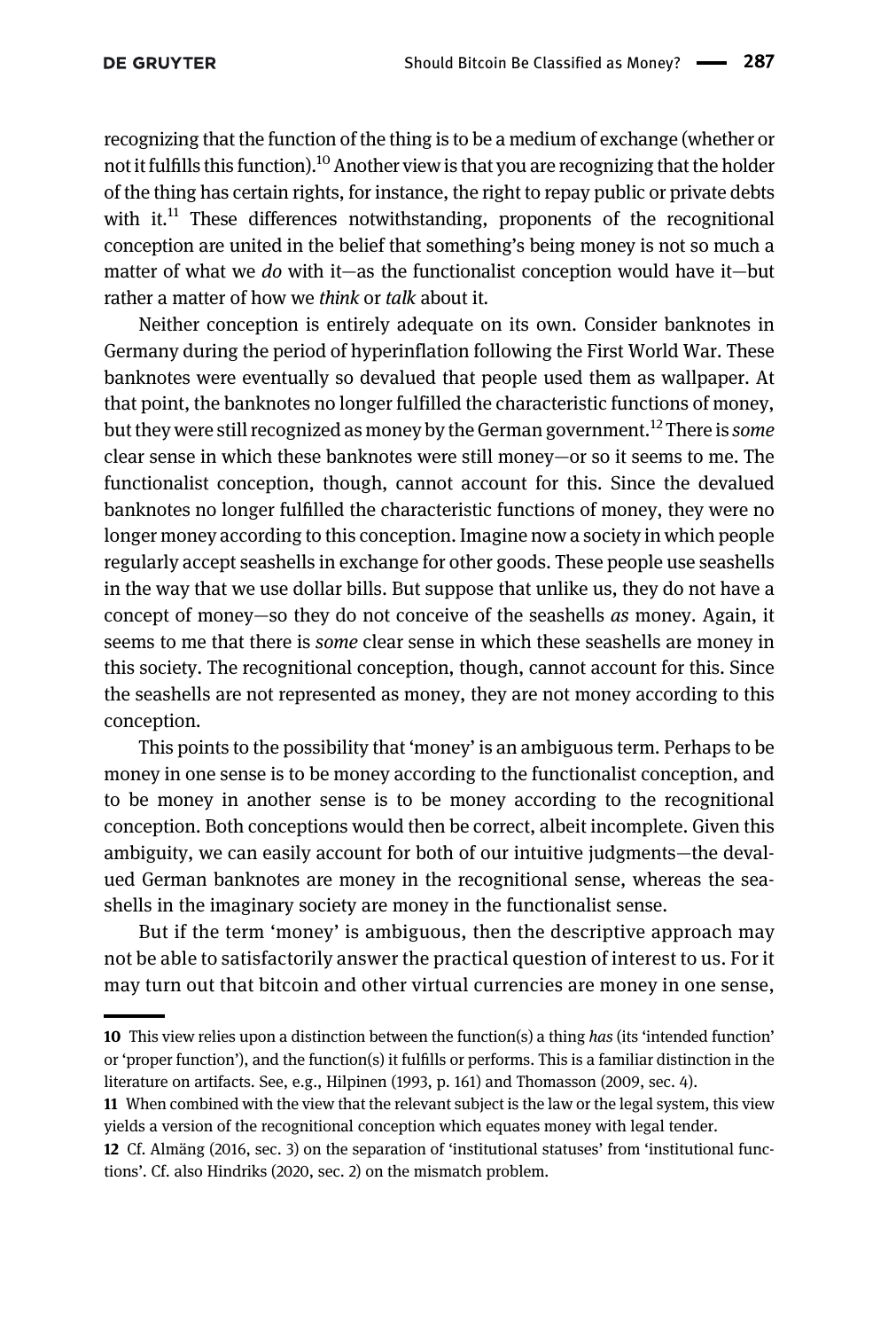but are not money in another sense. For instance, if Hazlett and Luther are right, then bitcoin is money in the functionalist sense. However, since government agencies such as the IRS do not recognize bitcoin as currency, it may be argued that bitcoin is not money in the recognitional sense. But then the question would still remain: which is the pertinent sense for various legal and regulatory purposes?

Supposing that the recognitional sense is pertinent for at least some legal and regulatory purposes, the descriptive approach faces a further problem. According to the recognitional conception, the attitudes or say-so of certain subjects makes it so. And however we construe the relevant subjects, they will presumably include at least some lawmakers, regulators, or judges. But then it does not make sense for these lawmakers, regulators, or judges to decide whether to classify bitcoin as money or currency solely on the basis of whether bitcoin is money according to the recognitional conception. For their very decision partly determines whether bitcoin is money according to this conception. It seems, then, that their decision must be based at least in part on other considerations—especially if their say-so plays an outsize role in making it so. $^{13}$ 

### 3 The Normative Approach

This brings us to what I will call the 'normative approach'. This approach starts from a simple and plausible idea: social institutions have a point or purpose to them, and this point or purpose is to secure or promote values [\(Hindriks and Guala](#page-10-19) [Forthcoming,](#page-10-19) sec. 4). Since the law is a social institution, it too has a purpose and this purpose is to promote certain values. It is a matter of debate what these values are. But they plausibly include values such as social coordination, dispute resolution, justice, and fairness (cf. [Dworkin 1982](#page-10-6), p. 194). The normative approach, then, says that bitcoin and other virtual currencies should be classified as money or currency for various legal and regulatory purposes just in case doing so would secure or promote values such as social coordination, dispute resolution, justice, and fairness.<sup>14</sup> This approach is normative insofar as it says that lawmakers,

<sup>13</sup> Thanks to Dan López de Sa for helpful discussion of the ideas in this paragraph.

<sup>14</sup> This normative approach is in the spirit of [Haslanger](#page-10-20)'s (2000) ameliorative approach to gender and race. According to Haslanger, our definitions of gender and race should be guided by normative considerations. However, Haslanger is not explicitly concerned with how gender and race should be defined in law, but rather with how they should be defined in social theory. My normative approach is also in line with Guala's suggestion that the codification of marriage in law is a "normative juridical matter" ([2016](#page-10-7), p. 200).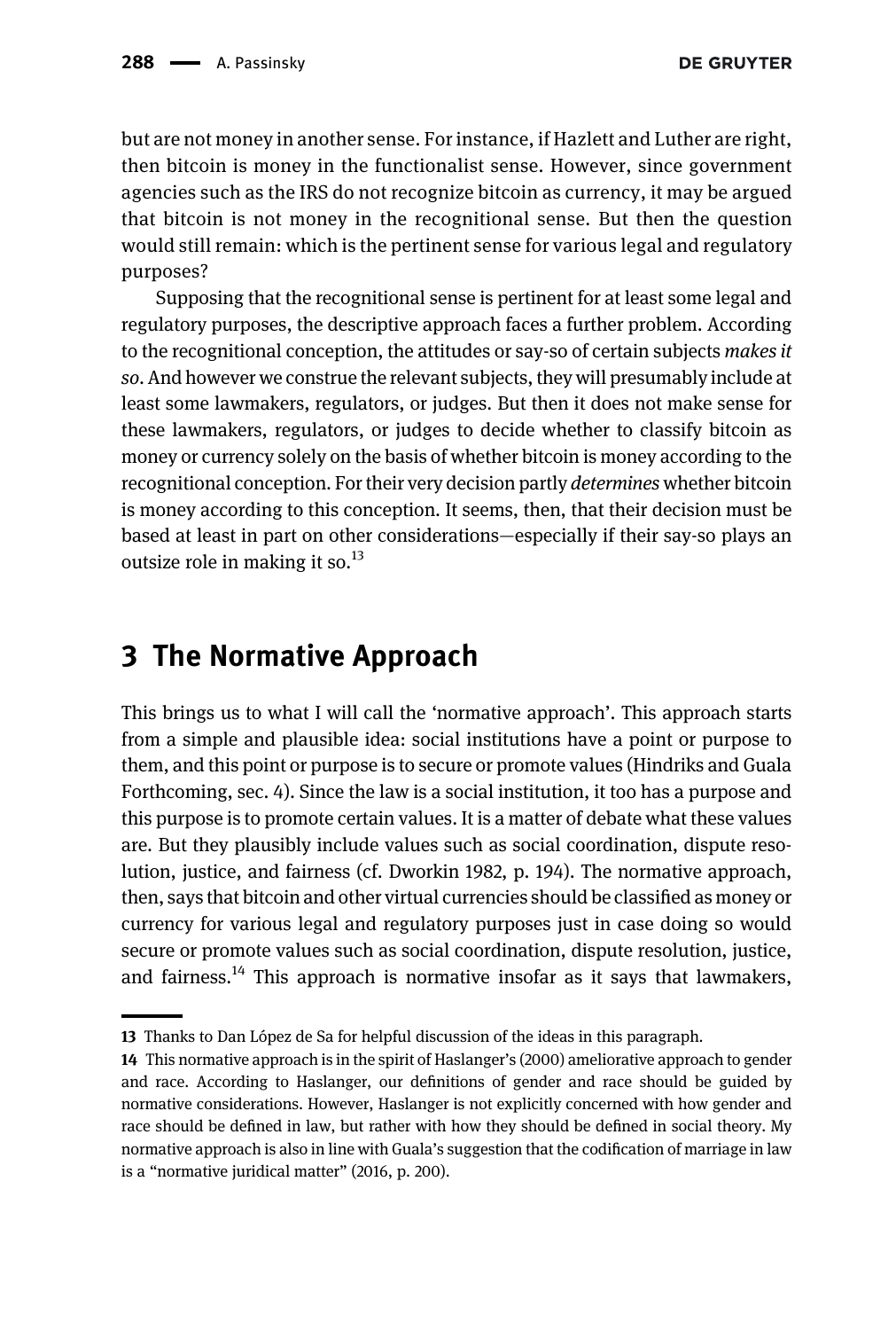regulators, and perhaps even judges should make their classificatory decisions on the basis of substantive normative considerations, rather than on the basis of purely descriptive considerations.<sup>15</sup>

On this normative approach, there may be no uniform answer to the question of how bitcoin and other virtual currencies should be classified for legal and regulatory purposes. For it may very well turn out that the relevant values are best promoted by classifying bitcoin and other virtual currencies as money or currency in some contexts, but as something other than money or currency in other contexts. For example, it may turn out that these values are best promoted by classifying bitcoin as money in the context of money laundering statutes, but as property in the context of tax regulation. Thus, the normative approach requires us to examine particular bodies of statutes and regulations. In each case, we must determine which classification best promotes the relevant values.

Implementing the normative approach is thus no easy task, and it is not something that I shall attempt to do here. That being said, let me illustrate the approach with two examples. The first concerns money laundering statutes. Should bitcoin be classified as money in the context of these statutes? If bitcoin is so classified, then existing money laundering statutes would apply to transactions involving bitcoin. This would make it easier to prosecute bitcoin users such as Ross Ulbricht, who (you may recall) owned and operated a website which facilitated the buying and selling of narcotics using a bitcoinbased payment system. This, in turn, would arguably promote justice and fairness. For there appears to be no morally relevant difference between Ulbricht's actions and the actions of someone who, say, owned and operated a website facilitating the buying and selling of narcotics using a US dollar-based payment system. Given that this latter person could be prosecuted under existing money laundering statutes, it would be unjust and unfair if Ulbricht could not likewise be prosecuted. This favors classifying bitcoin as money in the context of money laundering statutes.

My second example concerns tax regulations. Should bitcoin be classified as money or currency in the context of these regulations? As we noted earlier, the IRS currently treats bitcoin and other virtual currencies as property rather than currency for tax purposes. Some have complained that this makes tax compliance much more difficult (see, e.g., [Marotta 2018\)](#page-10-21). If classifying bitcoin as currency for tax purposes would make tax compliance easier, then doing so might better coordinate the actions of taxpayers and the government, which would in turn promote the value of social coordination. This would be an argument in favor of

<sup>15</sup> On certain views of legal interpretation, the normative approach may be applicable to judges. For instance, it may be applicable to judges on [Dworkin](#page-10-6)'s (1982) theory.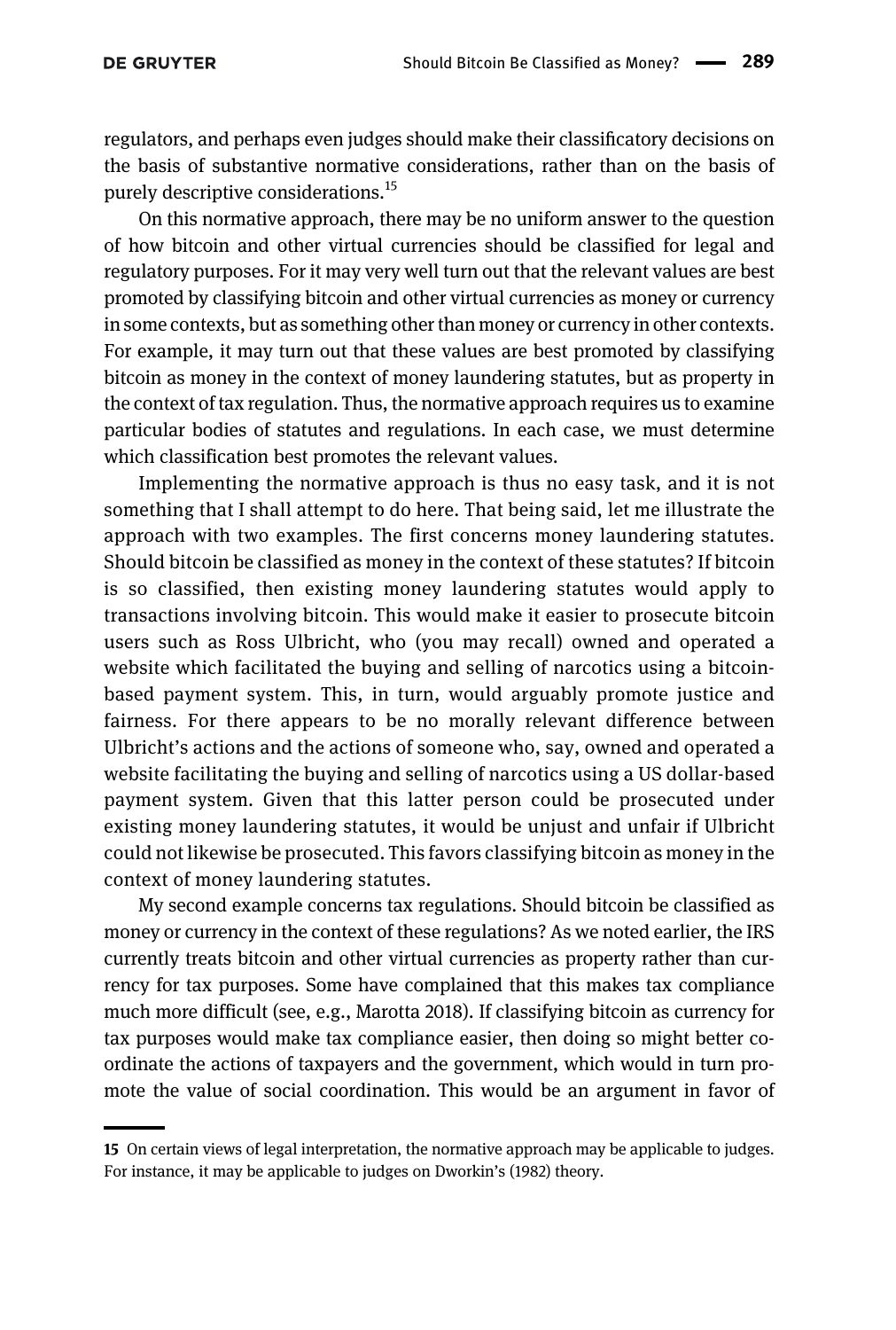classifying bitcoin as currency for tax purposes. On the other hand, if tax compliance becomes much easier than it is now, more businesses and consumers may start using bitcoin. And the widespread use of bitcoin might ultimately undermine the ability of central banks to achieve important economic goals, such as a low unemployment rate, through regulation of the money supply. This, in turn, might thwart the promotion of values such as economic efficiency and social coordination. That would then be an argument in favor of continuing to classify bitcoin and other virtual currencies as property rather than currency for tax purposes.

As evidenced by this second example, the normative approach may not always yield a decisive answer. In such cases, we will need to carefully weigh the considerations for and against classifying bitcoin and other virtual currencies as money or currency for this or that purpose, in light of the values our law is meant to promote. While I cannot hope to resolve such complex cases here, I do hope to have articulated and illustrated a promising approach to resolving them.

#### 4 Conclusion

In this paper I have focused on the question of whether bitcoin and other virtual currencies should be classified as money or currency for legal and regulatory purposes. And I have argued that this question should be answered by means of a normative approach as opposed to a descriptive approach. The broader upshot of my discussion is that when it comes to questions of definition and classification in law and regulation—for instance, how to define sex or gender for various purposes, how to construe marriage, who to count as a person, and so on—the answers are not to be found by simply uncovering the true nature of the relevant social phenomenon. Rather, the answers are to be found by engaging in substantive normative theorizing.

Acknowledgments: This paper was presented at the Money Workshop at the University of Groningen, and at the 2019 Social Ontology Conference at Tampere University. I would like to thank the organizers of these events and the participants for their valuable feedback. I would also like to thank Jeremy Hadfield, Frank Hindriks, Dan López de Sa, Joakim Sandberg, Jonathan Schaffer, and two anonymous referees for very helpful comments.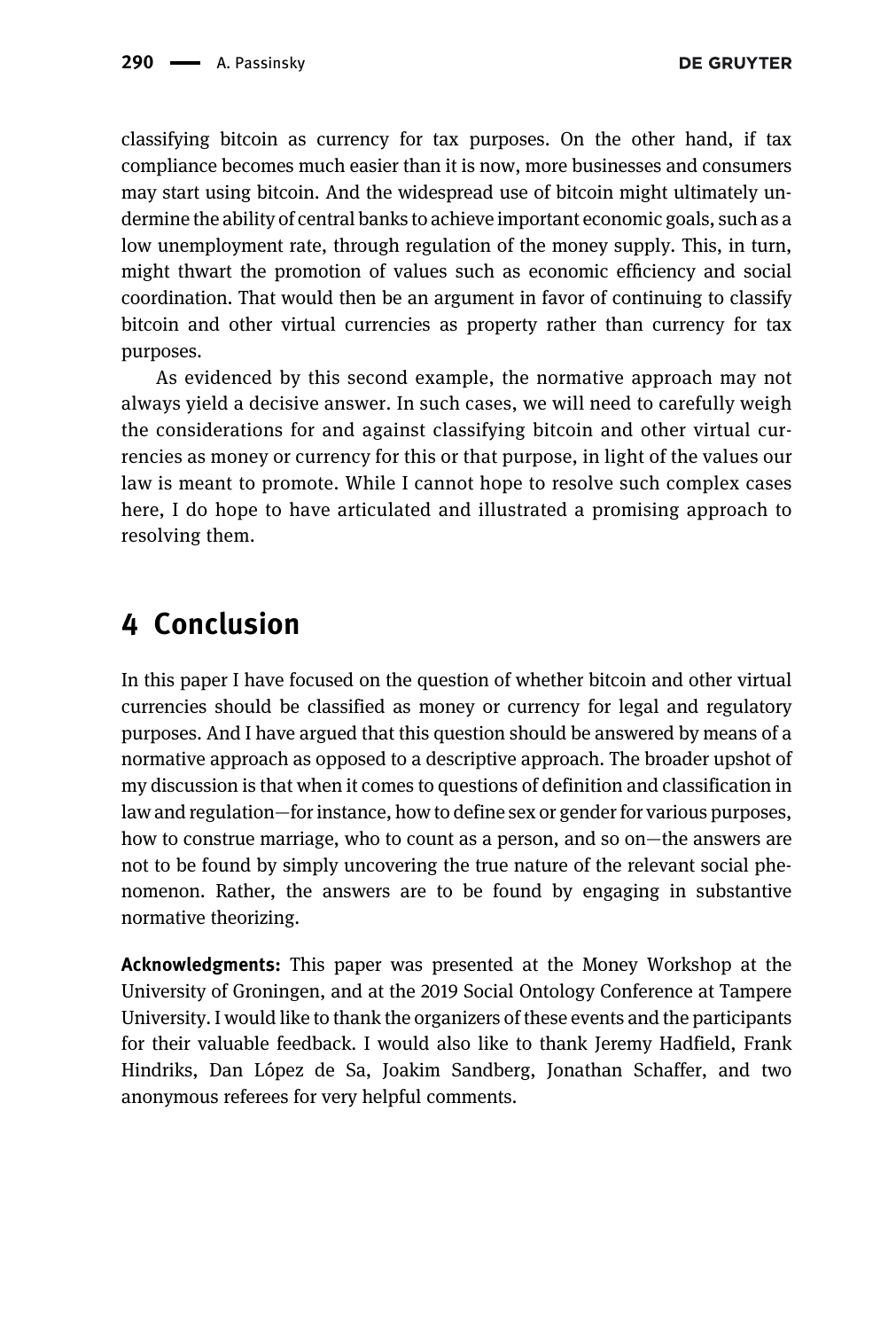### References

- <span id="page-10-17"></span>Almäng, J. 2016. "Legal Facts and Dependence on Representations." Journal of Social Ontology 2:  $1 - 15.$
- <span id="page-10-8"></span>Council of the European Union. 2002. "Council Directive 2001/113/EC of 20 December 2001 Relating to Fruit Jams, Jellies and Marmalades and Sweetened Chestnut Purée Intended for Human Consumption." Official Journal of the European Communities L10, 12.1.2002: 67–72. Available at:<https://data.europa.eu/eli/dir/2001/113/oj>.
- <span id="page-10-6"></span>Dworkin, R. 1982. "Law as Interpretation." Critical Inquiry 9: 179–200.
- <span id="page-10-7"></span>Guala, F. 2016. Understanding Institutions: The Science and Philosophy of Living Together. Princeton: Princeton University Press.
- <span id="page-10-20"></span>Haslanger, S. 2000. "Gender and Race: (What) Are They? (What) Do We Want Them To Be?" Noûs 34: 31–55.

<span id="page-10-5"></span>Hazlett, P., and W. Luther. 2020. "Is Bitcoin Money? And What That Means." The Quarterly Review of Economics and Finance 77: 144–9.

<span id="page-10-15"></span>Hilpinen, R. 1993. "Authors and Artifacts." Proceedings of the Aristotelian Society 93: 155–78.

- <span id="page-10-11"></span>Hindriks, F. 2006. "Acceptance-Dependence: A Social Kind of Response-Dependence." Pacific Philosophical Quarterly 87: 481–98.
- <span id="page-10-18"></span>Hindriks, F. 2020. "How Social Objects (Fail to) Function." Journal of Social Philosophy 51: 483–99.

<span id="page-10-19"></span>Hindriks, F., and F. Guala. Forthcoming. "The Functions of Institutions: Etiology and Teleology." Synthese,<https://doi.org/10.1007/s11229-019-02188-8>.

- <span id="page-10-3"></span>Internal Revenue Service. 2014. IRS Virtual Currency Guidance (Notice 2014–21). Also available at [https://www.irs.gov/irb/2014-16\\_IRB#NOT-2014-21](https://www.irs.gov/irb/2014-16_IRB#NOT-2014-21).
- <span id="page-10-0"></span>Investopedia. 2021. "Legal Tender." [https://www.investopedia.com/terms/l/legal-tender.asp.](https://www.investopedia.com/terms/l/legal-tender.asp)
- <span id="page-10-21"></span>Marotta, D. J. 2018. "The Tax Treatment of Bitcoin and Other Cryptocurrencies." Forbes. [https://](https://www.forbes.com/sites/davidmarotta/2018/09/27/the-tax-treatment-of-bitcoin-and-other-cryptocurrencies) [www.forbes.com/sites/davidmarotta/2018/09/27/the-tax-treatment-of-bitcoin-and-other](https://www.forbes.com/sites/davidmarotta/2018/09/27/the-tax-treatment-of-bitcoin-and-other-cryptocurrencies)[cryptocurrencies](https://www.forbes.com/sites/davidmarotta/2018/09/27/the-tax-treatment-of-bitcoin-and-other-cryptocurrencies).
- <span id="page-10-12"></span>Mercier, A. 2007. "Meaning and Necessity: Can Semantics Stop Same-Sex Marriage?" Essays in Philosophy 8: 142–81.

<span id="page-10-13"></span>Nix v. Hedden. 1893. 149 U.S. 304 (1893). Available at: [https://casetext.com/case/nix-v-hedden.](https://casetext.com/case/nix-v-hedden)

- <span id="page-10-10"></span>Passinsky, A. 2020. "Social Objects, Response-Dependence, and Realism." Journal of the American Philosophical Association 6: 431–43.
- <span id="page-10-1"></span>Ramasastry, A. 2014. "Is Bitcoin Money? Lawmakers, Regulators and Judges Don't Agree." Verdict. [https://verdict.justia.com/2014/09/09/bitcoin-money.](https://verdict.justia.com/2014/09/09/bitcoin-money)
- <span id="page-10-4"></span>Rizzo, P. 2014. "Dutch Court Declares Bitcoin Isn't Money in Civil Trial." CoinDesk. [https://www.](https://www.coindesk.com/dutch-court-declares-bitcoin-isnt-money-in-civil-trial) [coindesk.com/dutch-court-declares-bitcoin-isnt-money-in-civil-trial.](https://www.coindesk.com/dutch-court-declares-bitcoin-isnt-money-in-civil-trial)
- <span id="page-10-14"></span>Searle, J. R. 1995. The Construction of Social Reality. New York: The Free Press.
- Searle, J. R. 2010. Making the Social World: The Structure of Human Civilization. New York: Oxford University Press.

<span id="page-10-2"></span>SEC v. Shavers. 2013. No. 4:13-cv-416 (E.D. Tex. Aug. 6, 2013). Available at: [https://casetext.com/](https://casetext.com/case/sec-exch-commn-v-shavers-1) [case/sec-exch-commn-v-shavers-1](https://casetext.com/case/sec-exch-commn-v-shavers-1).

<span id="page-10-9"></span>Thomasson, A. L. 2003a. "Foundations for a Social Ontology." ProtoSociology 18–19: 269–90.

- Thomasson, A. L. 2003b. "Realism and Human Kinds." Philosophy and Phenomenological Research 67: 580–609.
- <span id="page-10-16"></span>Thomasson, A. L. 2009. "Artifacts in Metaphysics." In Philosophy of Technology and Engineering Sciences, edited by A. Meijers, 191–212. Amsterdam: Elsevier.